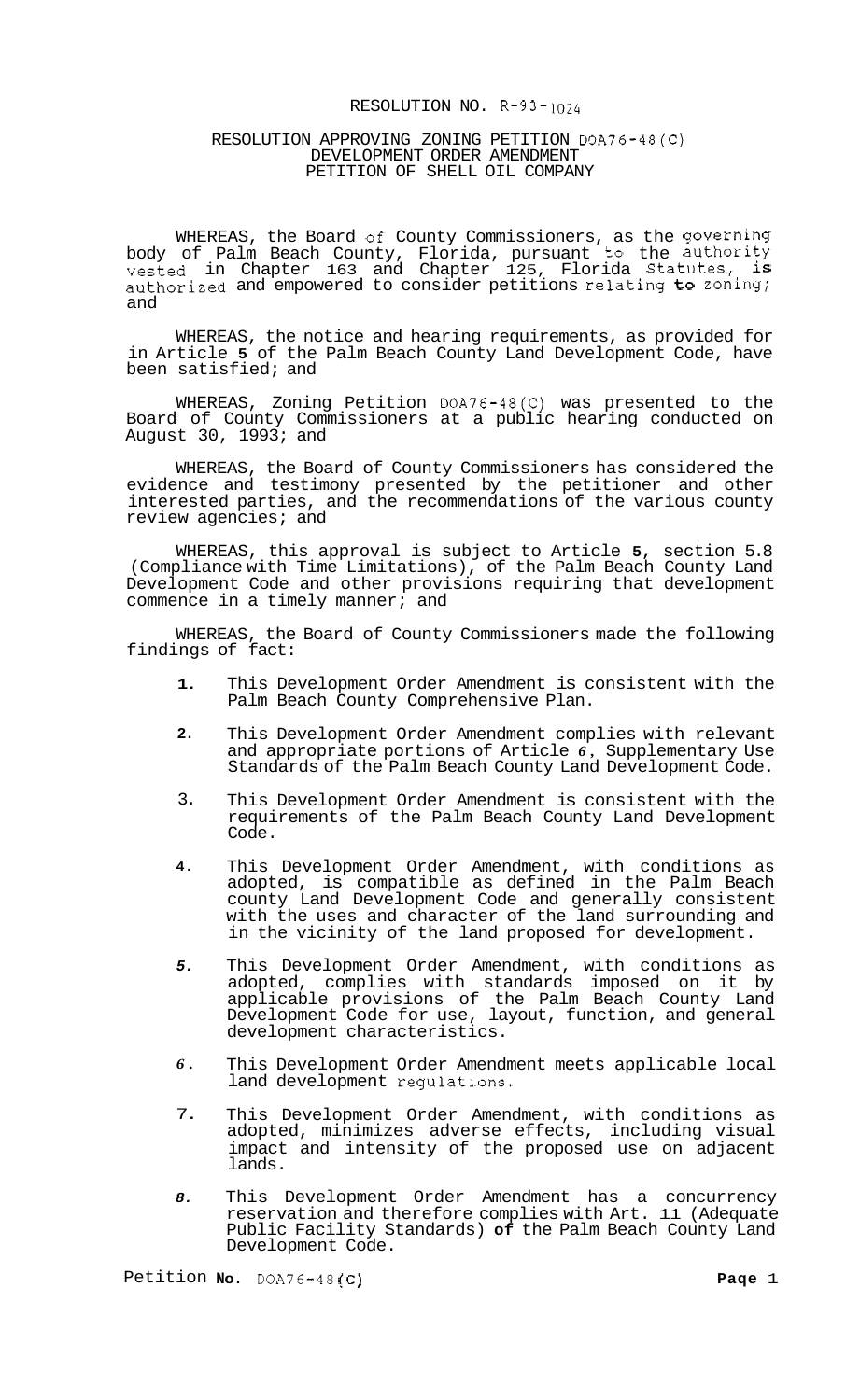- **9.** This Development Order Amendment, with conditions as adopted, minimizes environmental impacts, including but<br>not limited to water, air, stormwater management. limited to water, air, stormwater management,<br>ife, vegetation, wetlands and the natural wildlife, vegetation, functioning of the environment.
- **10.** This Development Order Amendment, with conditions as adopted, will result in logical, timely and orderly development patterns.

WHEREAS, Article 5 of the Palm Beach County Land Development Code requires that the action of the Board of County Commissioners be adopted by resolution.

NOW, THEREFORE, BE IT RESOLVED BY THE BOARD OF COUNTY COMMISSIONERS **OF** PALM BEACH COUNTY, FLORIDA, that Zoning Petition DOA76-48(C), the petition of SHELL OIL COMPANY for a DEVELOPMENT ORDER AMENDMENT in the COMMERCIAL GENERAL (CG) Zoning District, to amend a convenience store and gas station to increase square footage, previously approved on a parcel of land legally described **in** EXHIBIT A, attached hereto and made a part hereof, and generally located on a vicinity sketch as shown on EXHIBIT B, attached hereto and made a part hereof, was approved on August 30, 1993, subject to the conditions of approval described in EXHIBIT **C,** attached hereto and made a part hereof.

Commissioner **Aaronson** moved for the approval of the Resolution.

The motion was seconded by Commissioner <u>Foster and</u>, upon being put to a vote, the vote was as follows:  $\overline{\phantom{a}}$ 

| Mary McCarty, Chair | $Ay_e$       |
|---------------------|--------------|
| Burt Aaronson       | Aye          |
| Ken Foster          | Aye          |
| Maude Ford Lee      | Aye          |
| Karen T. Marcus     | Aye          |
| Warren Newell       | Aye          |
| Carol A. Roberts    | $A\bar{v}_e$ |

The Chair thereupon declared that the resolution was duly passed and adopted this 30th day of August, 1993.

**BY:** 

APPROVED AS TO FORM **PALM BEACH COUNTY, FLORIDA**<br>
AND LEGAL SUFFICIENCY BY ITS BOARD OF COUNTY BY ITS BOARD OF COUNTY COMMISSIONERS

DOROTHY H. WILKEN, CLERK

**BY:**  ATTORNEY

 $MBEA_{C}$  $\bigcup_{i \neq j}$  $\frac{2}{\sqrt[2]{\frac{2}{\sqrt[2]{\frac{2}{\sqrt[2]{\frac{2}{\sqrt[2]{\frac{2}{\sqrt[2]{\frac{2}{\sqrt[2]{\frac{2}{\sqrt[2]{\frac{2}{\sqrt[2]{\frac{2}{\sqrt[2]{\frac{2}{\sqrt[2]{\frac{2}{\sqrt[2]{\frac{2}{\sqrt[2]{\frac{2}{\sqrt[2]{\frac{2}{\sqrt[2]{\frac{2}{\sqrt[2]{\frac{2}{\sqrt[2]{\frac{2}{\sqrt[2]{\frac{2}{\sqrt[2]{\frac{2}{\sqrt[2]{\frac{2}{\sqrt[2]{\frac{2}{\sqrt[2]{\frac{2}{\sqrt[2]{$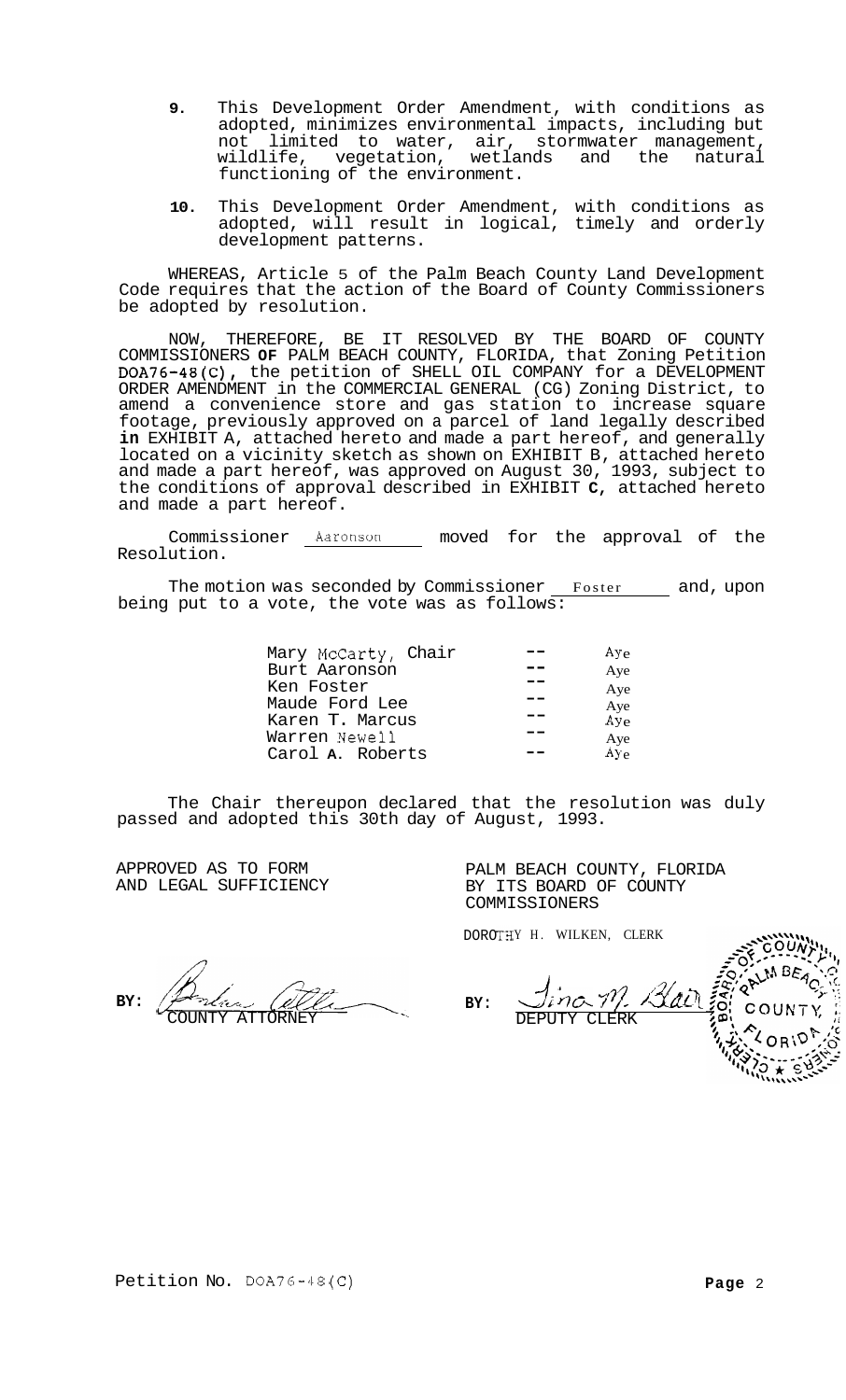## **EXHIBIT A**

**(legal description)** 

**LEGAL DESCRIPTION** 

THE WEST HALF ( **W** 1/2 ) **OF** SUBDIVISION **'I A** AND **I'** B " OF TRACT **99,** LESS THE NORTH **40** FEET OF SUBDIVISION " **A 'I,** AND LESS THE EAST 20 FEET **OF** THE WEST ONE HALF ( **W** 1/2 ) OF SUBDIVISION **'I A** AND **I'** B **OF** TRACT **99,** ACCORDING TO PALM BEACH FARMS COMPANY, PLAT NO. 7, AS RECORDED IN THE OFFICE OF THE CLERK OF THE CIRCUIT COURT IN AND FOR PALM BEACH COUNTY, FLORIDA, IN PLAT BOOK **5,** PAGE 72, TOGETHER WITH, SUBDIVISION **A** " **OF** TRACT 100, LESS THE NORTH **40** FEET THEREOF.

SUBJECT TO ALL EASEMENTS, RESERVATIONS, RESTRICTIONS AND RIGHTS **OF** WAY OF RECORD, IF ANY.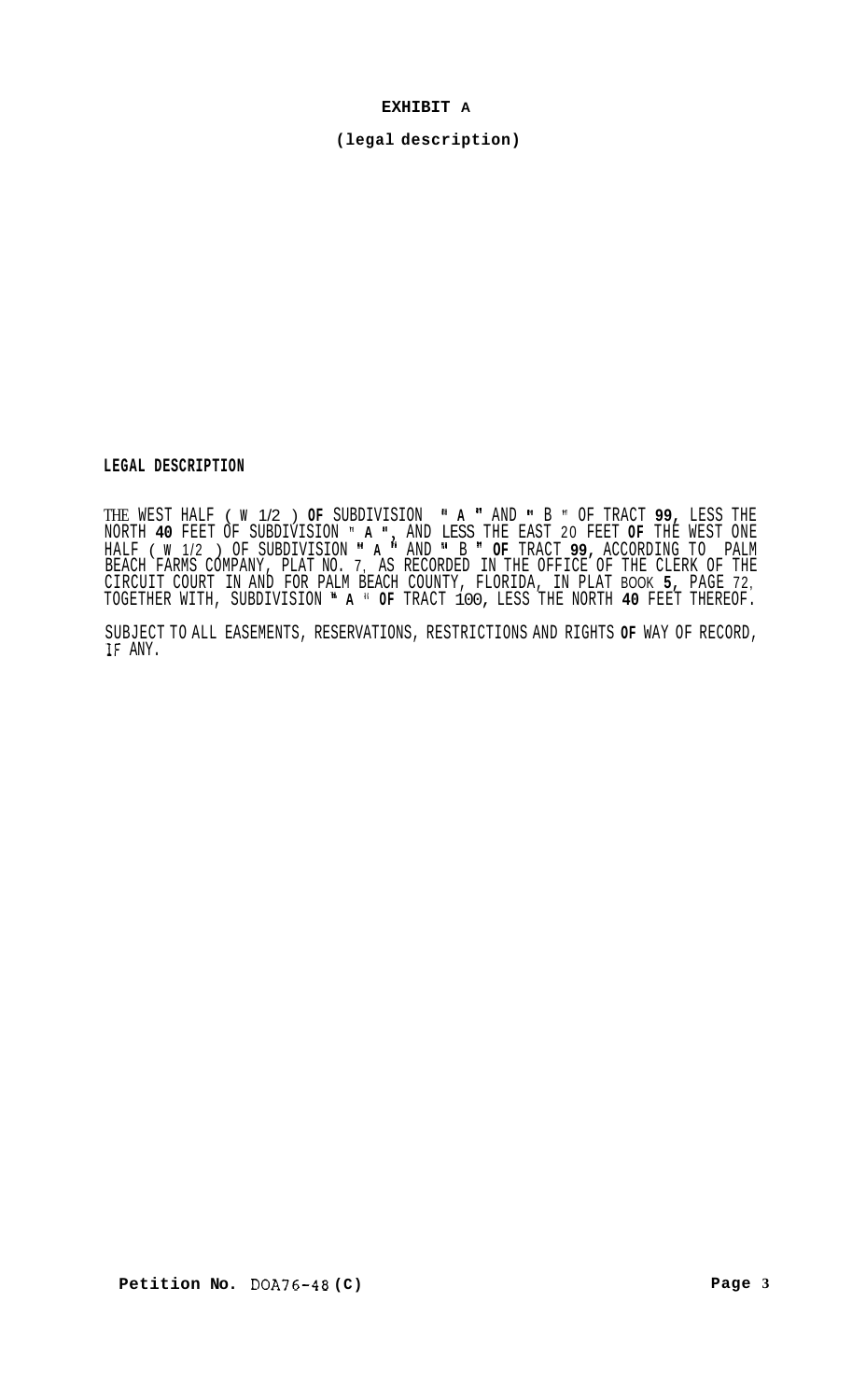# **EXHIBIT B**

### **(location sketch)**

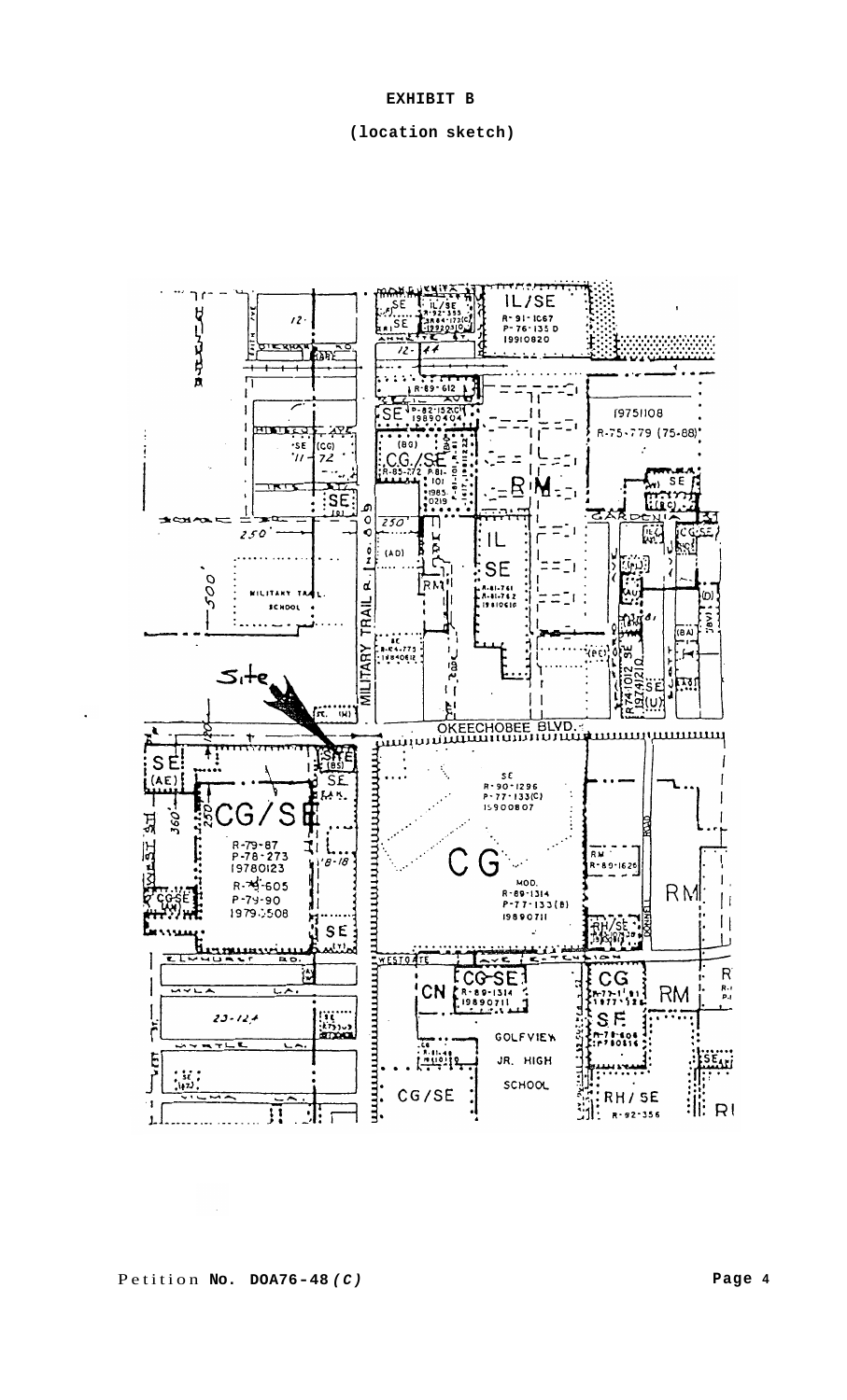## **CONDITIONS OF APPROVAL**

- **A.** GENERAL
	- **1.** All previous conditions of approval have been consolidated as contained herein. The petitioner shall comply with all previous conditions of approval, including original deadlines established pursuant to Section 5.8 of the Palm Beach County Unified Land Development Code, unless expressly modified. (MONITORING)

#### **B.** BUILDING AND SITE DESIGN

- **1. The developer shall provide a wheelchair ramp in the curb when constructing the curb and sidewalk at the southeast corner of Military Trail and Okeechobee Blvd.** Previously Condition No. **4,** of Petition **No.** 76-48, Resolution No. **R** 76-464.
- 2. To ensure development of the property is consistent with the proposal, the site shall be limited to a maximum of **950** square feet of building area (canopy not included). Additional square footage may be approved pursuant to Section 5.4.E.13 (Minor Deviations) of the ULDC.

## *C.* ENVIRONMENTAL RESOURCES MANAGEMENT

- **1.** Prior to DRC Site Plan certification sampling and analysis of the groundwater from each existing monitoring well, for volatile gasoline constituents by EPA method 602 shall be conducted and the results submitted to ERM. The extent of soil contamination in the area shall be described and the supporting data provided. (ERM)
- **2.** A Remedial Action Plan (RAP) shall be submitted and approved by ERM prior to DRC Site Plan certification. The RAP shall describe the methodology and equipment that will be used to remediate contaminated groundwater and soils in the underground storage tank area. The plan shall describe the methods for removal and disposal **or**  remediation of petroleum contaminated soils within the area of the proposed convenience store. The plan shall also contain a schedule for the completion of all tasks and the Applicant shall be obligated to the time frames in the approved schedule. (ERM)
- **3.** Secondary containment for stored Regulated Substances (fuels, oils and other hazardous chemicals) is required. The Department of Environmental Resources Management is willing to provide guidance on appropriate protective measures. (BUILDING/ERM)

# **D.** HEALTH

- **1.** Sewer service is available to the property. Therefore, **no** septic tank shall be permitted on the site. (HEALTH)
- 2. Water service is available to the property. Therefore, no well shall be permitted on the site to provide potable water. (HEALTH)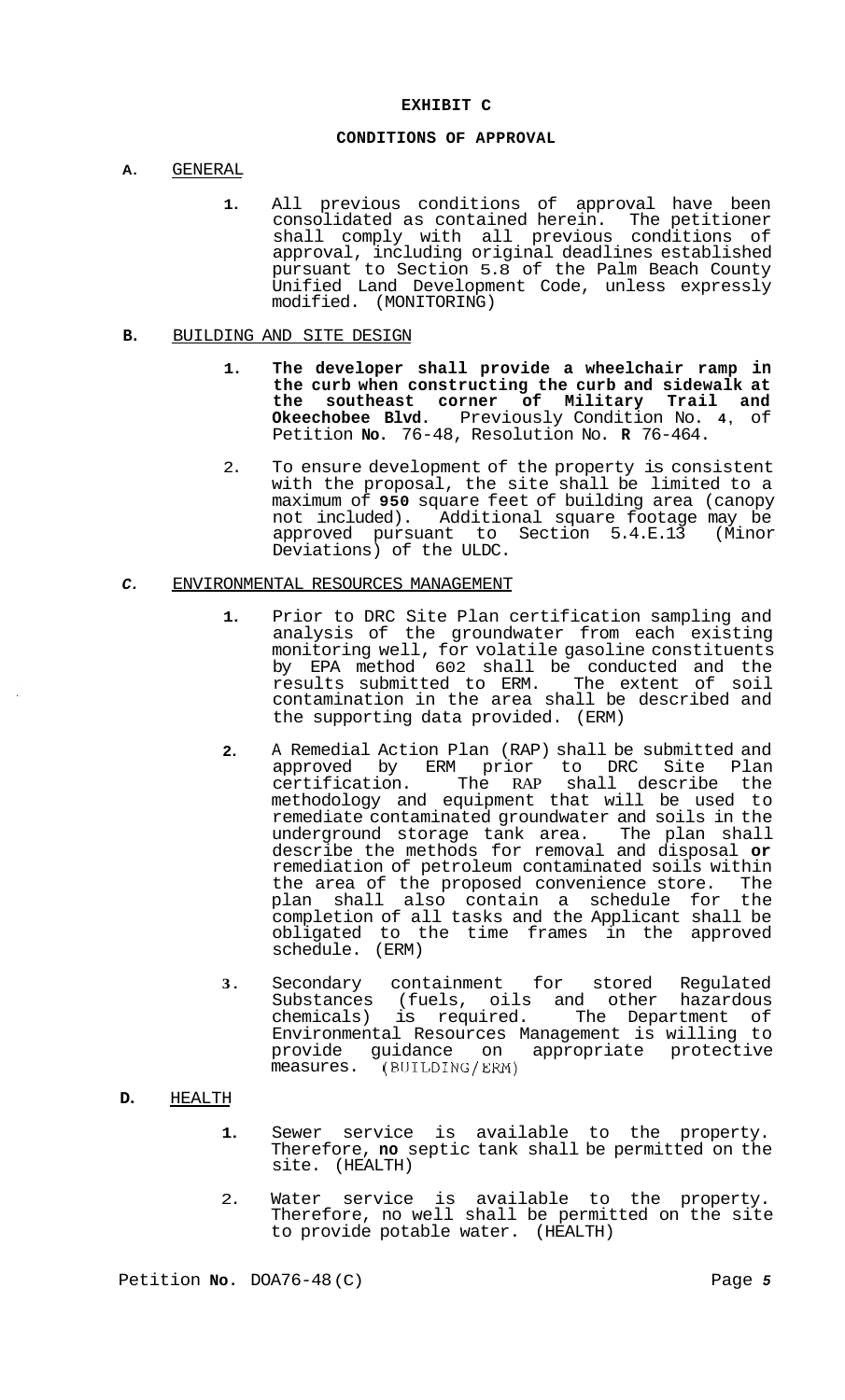# E. ENGINEERING

- 1. The property owner shall pay a Fair Share Fee in the amount and manner required by the "Fair Share Contribution for Road Improvements Ordinancell as it presently exists or as it may from time to time **be**  amended. The Fair Share Fee for this project at the time of the Building Permit presently is \$5,472.00 (199 additional trips **X** \$27.50 per trip). (IMPACT FEE COORDINATOR)
- 2. Condition No. 1, of Petition **No.** 76-48, Resolution No. R-76-464, which states:

**The Developer shall complete construction prior to September 1, 1976, with the construction of turnouts and sidewalks as first priority.** 

Is hereby deleted. (REASON: Condition previously complied with.)

**3.** Condition No. 2, of Petition **No.** 76-48, Resolution No. R-76-464, which states:

**The developer shall stripe the sidewalks across the**  turnouts as pedestrian crosswalks with warning **signs for outgoing traffic.** 

Is hereby deleted. (REASON: Condition previously complied with. )

4. Condition No. **3,** of Petition **No.** 76-48, Resolution No. R-76-464, which states:

**The Developer shall pave or astroturf the triangular waiting station at the corner. Hedges and Landscaping to be behind the property line of**  the twenty-five (25) foot diagonal safe site corner **at the intersecting right-of-way lines.** 

Is hereby amended to state:

The Developer shall pave or astroturf the triangular waiting station at the corner. Hedges and Landscaping to be behind the property line **of**  the twenty-five (25) foot diagonal safe site corner<br>at the intersecting right-of-way lines. The at the intersecting right-of-way lines. developer shall be required to comply with this condition after coastruction of the Okeechobee Boulevard widening by the Florida DOT has been completed. The petitioner shall modify the certified site plan accordingly. (ENGINEERING)

5. Condition No. **5, of** Petition No. 76-48, Resolution No. R-76-464, which states:

**The developer shall place a "Restrictive Covenant" on the property to insure auto facility will post signs and stripe sidewalks on their entrance by September I, or prior to building permits of sales office, which ever is first.** 

Is hereby amended to state:

The developer shall place a "Restrictive Covenant" on the property to insure auto facility will post sings and strip sidewalks on their entrance by September 1, **or** prior to building permits **of** sales office, which ever is first. Prior to approval **of**  the next site plan, evidence **of** compliance with this condition shall be furnished to the Engineering Department. **(ENGINEERING)**